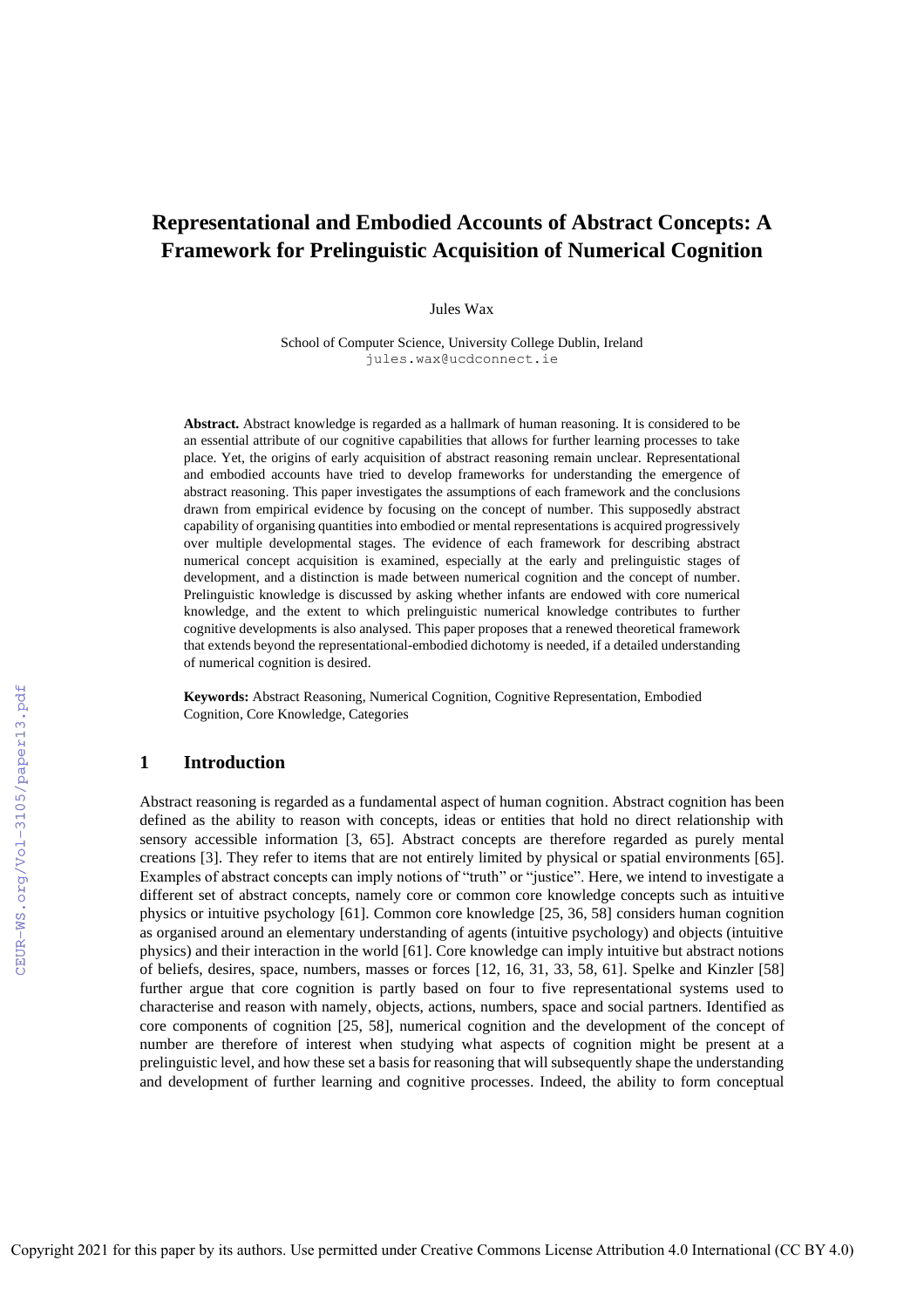representations is believed to provide the basis for a great amount of rich and complex cognitive tasks and learning abilities such as categorisation, generalisation, comparison, compositionality and prediction [42].

Yet, despite the extensive work on the subject, the reasons for the emergence of abstract reasoning and formation of abstract concepts at the very early stages of human development remain unclear. Theories of core cognition have therefore been put forward as a way to explain this early ability in infants to reason with physical and psychological components of their environment such as concepts of number, mass or agency [42, 58, 61]. Cognition, it appears, does not need ordinary language to perform early intuitive tasks. Proponents of the core cognition therefore argue for the existence of prelinguistic representations, as infants are not yet endowed with a full working language model but appear to be able to perform numerical tasks [25], reason about space [58], and attribute mental states to others [42].

Here we investigate the cognitive processes that underlie abstract reasoning, with a particular focus on numerical cognition, both from a representational and embodied perspective. Both frameworks develop theoretical assumptions in trying to account for the emergence of abstract reasoning. Each framework however seems to come with its limitations. On one hand, representational accounts face difficulties in explaining what exactly is represented when abstract reasoning is involved, and how that representation or internal model is taking place. How are numerical values mentally represented and what exactly do they represent? Is it by means of an internal symbolic system or a modal relationship with what is to be represented? This modality-specific framework leads to embodied accounts that encounter issues in relating abstract reasoning to modality-specific relationships. Abstract reasoning seems to bare no relationship with the environment or the body as such concepts appear to be purely mental and amodal constructions. Moreover, both frameworks are faced with challenging empirical results and limitations in understanding how such early and prelinguistic reasoning emerges. We will focus on the concept of number, and propose a framework based around understanding the implication and challenges faced by both theoretical approaches of human cognition. By discussing the representational and embodied accounts of numerical cognition and by distinguishing numerical cognition from the concept of number, we hope to clarify the claims of each approach. This will allow us to outline indications for further theoretical developments.

#### **1.1 The Epistemological Problem of the Concept of Number**

Concepts and numbers are related in that both seem to be considered as representational systems used by our cognitive apparatus in order to categorise patterns encountered in the environment [5, 14, 22]. Defining numbers with reference to categories therefore seems appropriate under a cognitive framework as categories and concepts are considered essential to reasoning processes. Numbers would thus constitute a tool used to reduce uncertainty by organising recuring patterns under specific entities [14, 22]. In line with the common core framework, numbers would be defined as tools that are part of the common core knowledge infants possess at the very early and prelinguistic stages of development, that allows them to make predictions and generalisations. For instance, five items encountered repeatedly in the environment might be grouped under the concept "five", which can be generalised to all new sets consisting of five items. Numbers can thus be defined as categories used to determine the size or quantity of any given or observable set. Under a cognitive perspective, numbers therefore represent the ability to perform continuous discriminations of sets of items [10].

Other approaches relating to knowledge acquisition have been proposed to define concepts, yet they all seem to fall short in trying to describe numbers. For instance, under a rule-based approach, concepts are defined as properties about particular categories [49]. Concepts respond to formal or informal definitions that are stored as representations. When a new item or pattern is identified, it will be compared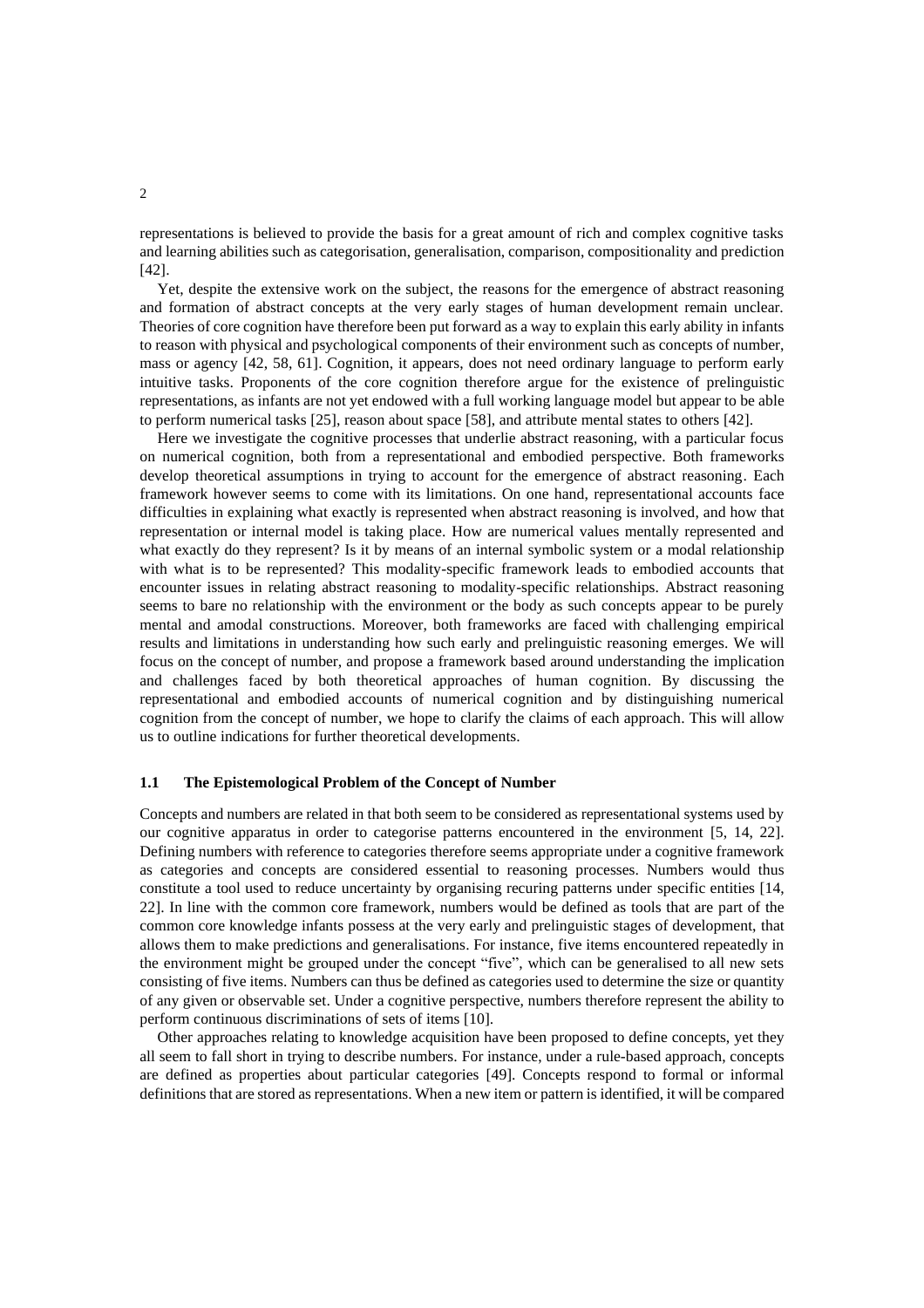to the definition or properties that have been previously stored for that particular category. However, applying this model to the concept of number is problematic: What are the properties of numbers? Numbers do not seem to have physical properties. Numbers are tasteless, odourless, colourless and shapeless. Arabic numbers, admittedly, have a particular shape but the shape is one that takes place under a representational symbolic language used to denote numbers, i.e. numerals. Numbers do not have shapes in the environment as tables or apples do. They are therefore not directly accessible by the senses. Thus, a definition based on the properties of concepts is limited when reasoning about numerical concepts.

The exemplar model, as proposed by Nosofsky [51] as well as Medin and Schaffer [48] under the *Context Theory of Classification*, is another model that tries to explain people's categorisation processes. According to this model, examples of a particular category that is intended to be represented are stored in memory. Decisions are then made upon the relative similarity to the stored examples, which are then used for the categorisation of items. The exemplar model therefore pictures categorisation as a process of recognising salient patterns. Stored examples should be recognised in the environment, as examples of the prototype example that has been previously stored. The issue with this model regarding the concept of number is that infants do not encounter occurrences of numbers as they would encounter occurrences of tables for instance. They can surely perceive four apples, four trees or four chairs, but the number four in itself is arguably not perceivable, nor is it directly accessible in the infant's environment – as would concrete concepts such as trees or chairs upon which, after a few presentations of chairs or trees, the child is able to generalise the concept of "tree" or "chair" [42]. This process of generalisation over examples is one that appears to be less obvious when studying conceptual numerical acquisition. As a result, the exemplar model cannot be regarded as adequately suited for this description. Moreover, if the exemplar model accounts for a distinction made on similarity, how is the number one similar to the number two, other than it being a number? This issue brings back the initial problem, which asks what is a number? What is the prototype, the most typical example or representation of number? It appears as there is none, and that the only similarity-like inference infants are able to make, is to understand that numbers follow themselves in sequential order and are grouped under ordinality [11]. More than being able to distinguish for example 16 from 8, infants appear to be able to generalise that 16 is greater than 8 [11].

We are therefore faced with two epistemological concerns when trying to understand the concept of number. Numbers cannot be defined with reference to properties, nor can they be defined by means of comparison. They may be acquired via environmental perceptions (e.g. perceiving four trees) but they are devoid of any sensory modality in themselves. Moreover, there seems to be no particular perception of numbers as they appear to be stored and processed across sensory modalities [12]. As a natural conclusion from these issues in trying to define the acquisition of numerical knowledge, numbers have been defined as abstract entities that can only be conceived as purely mental representations. As a result, acquisition of the concept of number will also take place using mental representations<sup>1</sup>. Proponents of the embodied cognition approach have tried to argue otherwise. They propose to define concepts either as notions that have been abstracted away from experience [3] or as generalisations from bodily and environmental experiences that hold direct relationships with action, as well as emotional and perceptual processes [21]. As has been argued previously, numbers appear to be devoid of any perceptual or bodily modality, therefore it seems as these definitions, too, cannot account for the emergence of numerical concepts in humans.

<sup>&</sup>lt;sup>1</sup> Although there exists other philosophical positions on the ontological existence of numbers and their relation to epistemology (see Horsten [38]), the arguments discussed in this paper are shared by most researchers in the field of cognitive science.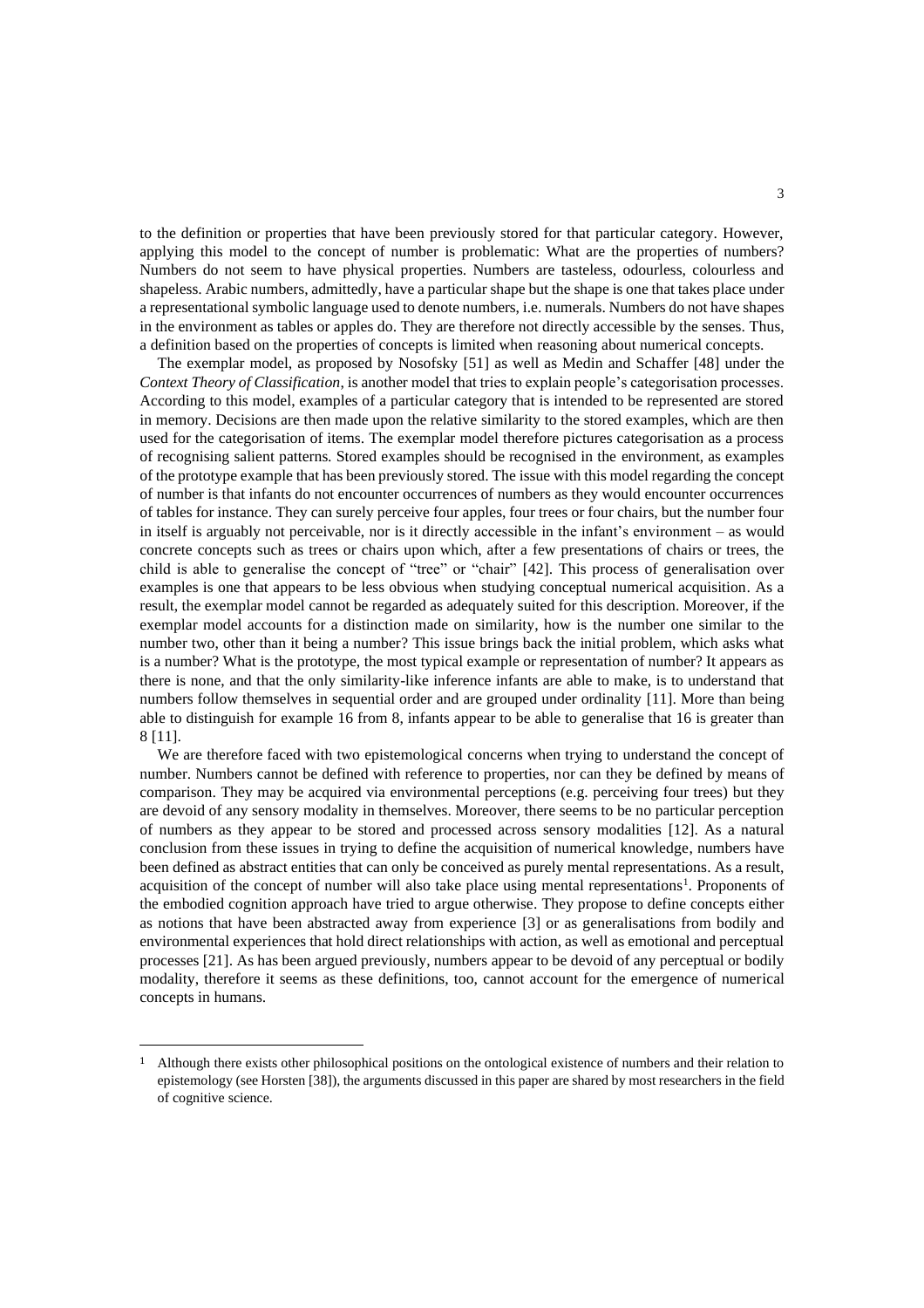In the following section, we will review the empirical evidence for both representational and embodied approaches on numerical cognition and the concept of number. An important clarification that should be made beforehand is that numerical cognition must be distinguished from the concept of number. Indeed, perceiving numerosities does not imply that infants have a notion of the concept of number, even if they do appear to have a notion of numerosities, i.e. of bigger or smaller stacks of items. Similarly, perceiving numerical changes in the environment does not imply that infants do have numerical representations of the concept of number. Therefore, non-symbolic items such as numerosities and magnitudes must be distinguished from the symbolic representation of the concept of number [32]. The ability of subitizing, we suggest, consistent with Gallistel and Gelman [32], would then be the matching of the symbolic abstract representation to numerosities or orders of magnitudes.

## **2 Representational and Embodied Approaches: An Empirical Review**

### **2.1 The Language of Abstract Concepts: Prelinguistic Thoughts and Common Core Knowledge**

Traditional representational approaches on cognition consider the brain as being the locus of cognition which is described as an information processing system. This allows individuals to form representations of the environment as a way of building internal models of the world, a process that is believed to be essential for understanding the complexity of the environment. One way of representing knowledge is by developing concepts. Concepts are used by various cognitive functions [14]. They are essential to agents and appear to be the building blocks of various cognitive operations. This is consistent with Barsalou et al. [5], stating that concept acquisition and categorisation are regarded as fundamental units of knowledge organisation, with direct influence on cognitive processes. Thus, the organisation of knowledge constitutes a core component of human cognition, that allows for further cognitive reasoning and learning. Concepts, it appears, are to be regarded as the fundamental building blocks of cognition, upon which further knowledge will be developed. For instance, concepts allow us to make categorisations, which in turn help in reducing the information being processed as generalisations can be drawn from similar experiences that will be categorised under similar concepts [14]. Moreover, inferences are drawn from representations that are used as predictions of future events from past knowledge. Individuals are therefore able to generalise and group sets of items under the same category, and infer that all new items can be grouped under a similar abstract entity [14]. In the example of core numerical cognition, this is illustrated by the ability to group five chairs, five fingers and five dots under the same representation of the abstract concept of number five, even if the word "five" or the actual understanding of the concept of "five" is not yet mastered at the early stages of development.

Basic number concepts have been shown to be acquired and understood before language acquisition [27, 32, 39]. Language is useful for further and more complex mathematical reasoning and learning, however, it appears that initial thoughts and predictions regarding numbers and numerosities are made without the use of any language model and independently of any particular enculturation [27]. Thought processes are, at least initially, processed by a language of their own, independent of ordinary language. Evidence for this claim outlines the existence of a number sense used in fundamental and prelinguistic reasoning [27, 32, 39]. Infants therefore demonstrate a great amount of prelinguistic cognitive abilities that have been grouped under the notion of core reasoning [41, 58, 61]. These allow individuals to reason, learn, and understand the world, by building representational models of the environment without any proper language model. Numbers, according to this framework, are not accessible via the body nor can they be shaped by it. They appear to be purely abstract entities people use to reason about, model,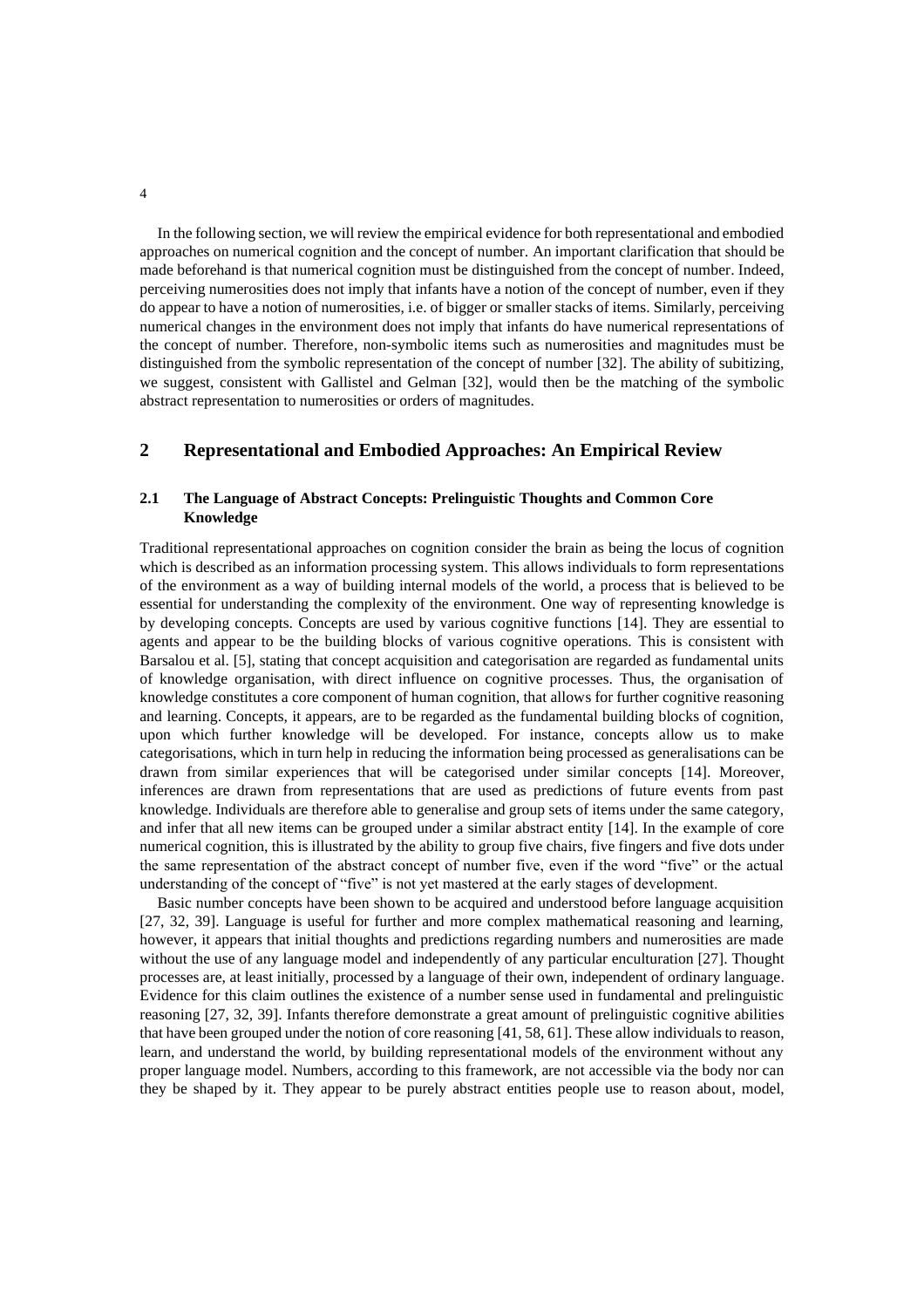generalise and simplify their environment, as seems to be the purpose of concepts outlined previously. This is done by the capacity humans have in building internal models of the world, as a way of reducing the unknown by organising the indeterminate nature of patterns encountered in their environment [22]. Considering this early cognitive mapping of the brain, models have tried to represent the organisation of what appears to be a cross-connected system of various representations of the environment that are responsible for the ability to perform complex reasoning and actions as well as generalisation to new information [20, 41]. This ability to generalise across modalities has been investigated with the concept of number, and have led Lake et al. [41] to believe that learning processes are better thought of as internal model buildings rather than pattern-recognition processes.

Infant numerical performance was shown to be costless when tested across auditory and visual modalities [39]. Izard et al. [39] were able to group a fixed number of phonemes from an auditory sample with the identical amount of visual items. For instance, when presented with a sequence of four phonemes ("ba-ba-ba-ba"), infants stared longer at four triangles, when they were presented with two patterns of either four or twelve triangles [39]. Barth et al. [8] have also demonstrated that infants could distinguish with accuracy and without any differences in performance between dots presented as auditory stimuli and dots presented as visual stimuli. Their study also demonstrated a cross-modal addition and comparison ability, where the result of a visual addition of dots was effectively compared with an auditory stimuli of the numerical result of the subsequent addition. Infants were also able to use auditory and visual stimuli in conjunction to do sums of auditory and visual patterns. This is consistent with Feigenson [26] showing that infants were able to distinguish numbers across modalities with no difference in performance. Moreover, the intuitive component of the performance was further demonstrated with adults that could instinctively compare approximate numerosities independent of the task being across or within format or modality, and so, without resorting to counting or using learned symbolic representations [8]. This constitutes further evidence that, even when a language model has been acquired and enculturation has eventually shaped adult cognition in ways that might differ from early developmental stages, core numerical abilities are language and culture independent, and are performed at an abstract and representational level. These representations then set the core structure for further addition and comparison tasks, as well as further and more complex numerical reasoning [8]. These results therefore strongly suggest a cross-modal and non-symbolic abstract representation of numerical concepts in the early prelinguistic stages of development that is still effective in human adults in which numerical stimuli are perceived on a modality-independent and format-independent basis. Consistent with Barth et al. [8], Ferrigno et al. [27] also suggested that the emergence of numerical perception is spontaneous, independent of any particular cultural predispositions, and independent of alternatives for judging quantities. These studies further suggest that even when language is acquired, there might exist a *number sense* that is independent of language. Therefore, it has been argued that humans are endowed with two systems responsible for this numerical cognition [25], the Approximate Number System (ANS), and a number system for exact representations. The ANS is a representational system that allows individuals to perform numerical tasks such as distinguishing orders of magnitude and numerosities. Sets of dots are presented to subjects and it appears as they are able to discriminate between smaller and larger sets without actually counting the dots [25]. On the other hand the precise number system is responsible for subitizing, where individuals are able, until a certain threshold set around four, to determine the exact quantity of dots presented to them without actually counting the dots. The main characteristics of the core numerical system are therefore that (1) the accuracy of the task is determined by the ratio, with a higher ratio correlating with better performances and (2) as numbers presented increase, predicting the exact number of dots decreases [13], which outlines a linear relationship between the amount of dots presented and the subitizing capacity.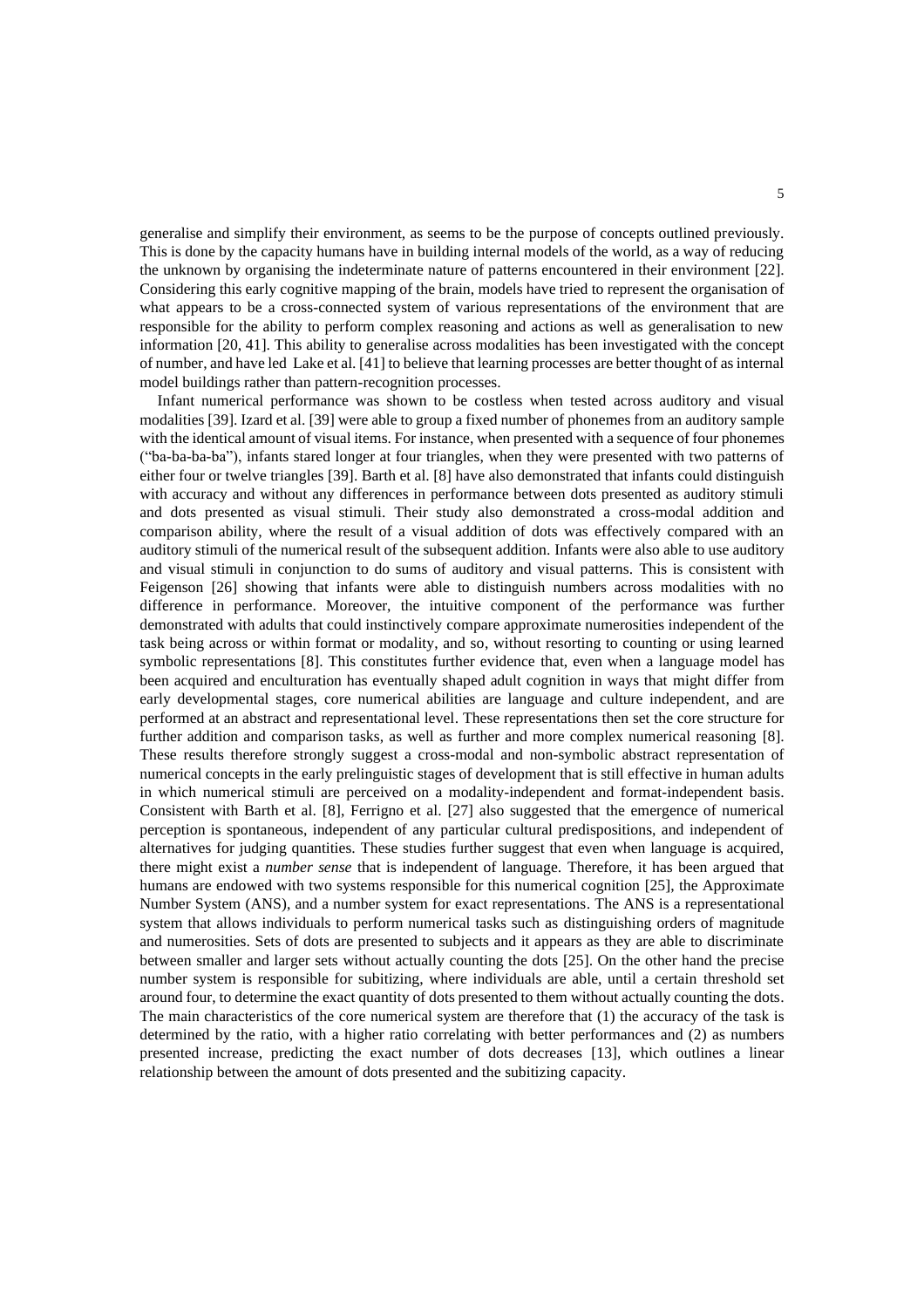There is therefore an extensive body of evidence for the mental representation of numerical concepts in humans. The overall consensus of this framework is to regard the concept of number as a purely mental and abstract representation that humans use in order to make sense of the world they encounter. However, as has been noted previously, the ability to perform operations on numerical representations does not necessarily suggest the existence of a number concept [33]. Moreover, the patterns presented to the subjects are very limited in comparison to the rich diversity that can be encountered and experienced in the world. This has led recent investigations to consider numerical cognition under a different theoretical perspective.

#### **2.2 The Interaction of Organisms with the World: The Embodied Perspective**

Embodied cognitive science is a framework that proposes a different account of human cognition. Proponents of the embodiment framework reject the representational and information processing framework, by arguing that the brain is not the centre of cognition –or at least not the only one. This has been introduced by Gibson [35], arguing that our direct access to the world is mediated through our senses. Cognition is not a matter of information being distorted in sensory interpretation from the environment that must be processed and reconstructed by means of representations, but rather constitutes a directly accessible bodily and environmentally mediated process. Embodied accounts of cognition emphasise the organism's relationship with both its body and the world it inhabits, with the assumption that bodily and environmental states actively shape brain states [1, 23]. The claim is that it appears more important to deal with the problem of what the head is inside of, than what is inside of the head [47]. A more radical assumption pictures cognition as enactive [63]. Internal mental representations are replaced by direct phenomenal access to the world by means of bodily perceptions, motor acts and environmental sensations, that are all pictured as cognitive tools to perform tasks, learn and understand the world [64]. This body-environment relationship actively participatesin shaping cognitive ability and replaces or adds to the brain as the controller of cognition. Action, therefore, is the primary component of cognition. Reasoning and learning are directed to and mediated by action, where the world is perceived with regard to what can be achieved through bodily and environmental modalities.

However, abstract concepts seem to challenge this framework. As have been demonstrated in the previous sections, abstract concepts do not seem to bare any relationship with bodily or environmental states. Specifically, the concept of number appears to be a purely mental representation. Lakoff and Johnson [44] have challenged this assumption by arguing that abstract states of the brain find their basis in bodily states, and that both states are interrelated and interdependent. Abstract numerical knowledge is therefore situated in concrete concepts that are accessed and acquired via sensory and physically mediated states [34, 40, 44]. Abstract concepts are grounded in, accessed via and mediated by concrete bodily and environmental enactments. Mathematical reasoning is to be understood as emerging from individual human experiences [45]. However, while Lakoff and Nunez [45] account might provide insights into how further complex mathematical concepts can be acquired, it cannot describe the acquisition of prelinguistic mathematical knowledge which is assumed to be mentally conceptualised rather than originating from physical grounds. How these prelinguistic factors might play a role in the acquisition of numerical knowledge and the concept of number is something that is not regarded in Lakoff and Nunez's work [52, 53]. Barsalou [4, 6] has also argued for the interdependence of abstract concepts on bodily states. According to Barsalou [6], concepts are given by perceptual symbols. Numerical concepts would therefore be grounded in bodily and environmental perceptions. Barsalou [4, 6] and Barsalou and Wiemer-Hastings [7] proposed an approach based on the analysis of abstract concepts in terms of the relationship of the concept to its content. Contrary to abstract representations that are amodal non-symbolic systems of numerical cognition in that the relationship to their contents is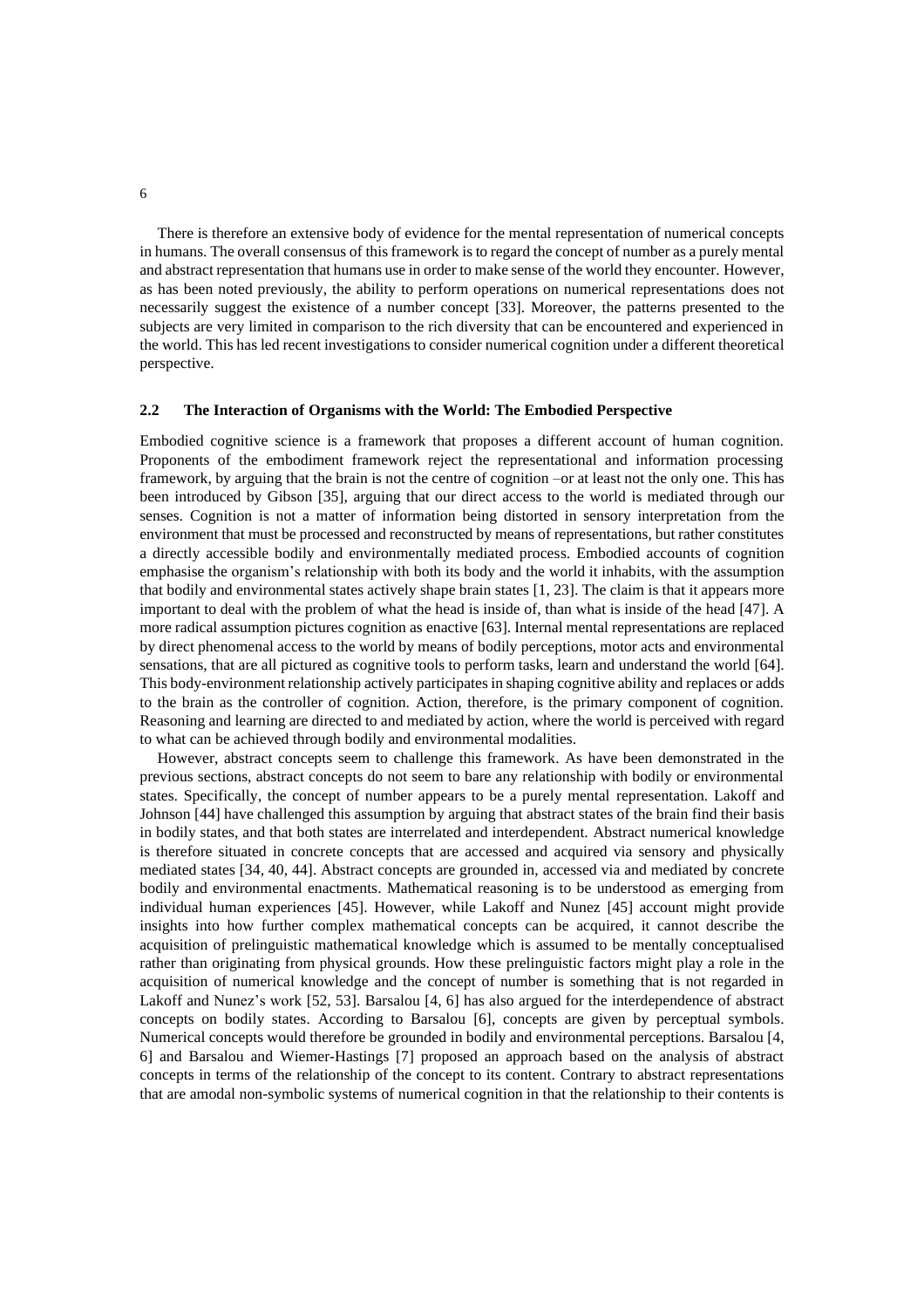arbitrary, Barsalou proposes a modality-specific description of numerical abilities. Conceptual representations, whether they are abstract or not, are considered as embodied in sensory and motor activities. They are further processed at the sensorimotor level instead of being processed in an abstract and amodal system of concept representation that involves no direct relationships to modality-specific states. Contrary to what has been shown previously, where empirical evidence demonstrated a modalityindependent relationship to numerical cognition, proponents of the embodiment framework suggest that concepts are dependent of a variety of modalities including perceptual, emotional or motor states.

Empirical evidence for sensorimotor processing can be found in what has been theorised as the *spatialnumerical association of response codes* effect (SNARC). A body of evidence that has been well replicated [66] has suggested that sensorimotor habits influence numerical cognition. For instance, Dehaene et al. [17] have argued that there might exist a "mental number line" that is responsible for parity and number magnitudes representations. The outcome is still a mentally processed representational account of magnitudes, but one that finds deep influences into bodily and sensorimotor states. According to Dehaene et al. [17], smaller numbers are processed quicker with the left side of the body, when larger numbers are processed quicker with the right side. The numbers in themselves do not seem to affect the SNARC representation but rather, it seems as the magnitude of presented numbers relative to other magnitudes is what matters. For instance, in Dehaene et al. [17] study, the numbers 4 and 5 were processed with right-hand movements when the list was made of numbers ranging from 0 to 5, but the same numbers were processed with left-hand movements when the list was made of numbers ranging from 4 to 9. Moreover, this spatial representation of numerical concepts seems to be language and culture dependent, where it has been shown that in left-to-right writing systems, the effect is represented from left to right, whereas in right-to-left writing systems, the effect is represented from right to left [17, 56]. However, Rugani and de Hevia [54] have shown that the mental number line was present in pre-verbal infants, therefore suggesting that language is not a necessary component of fundamental understanding of numerical magnitudes. The origins of the prelinguistic "mental number line" are yet to be found. It seems as the sensorimotor influence on the SNARC effect is less prominent in prelinguistic subjects. Upon familiarisation and after testing, the subjects did not associate body states with mental representations in determining the spatial representation of numerical magnitudes, but rather directly represented this "mental number line" by building consistent expectations between changes in magnitude across number, time and space [54].

According to another embodied account, numerical cognition is not strictly attached to abstract processing but is best defined as occupying a space between abstract and modal reasoning, with no clear cut distinction between the two. With reference to the "mental number line", where right and left-hand body movements affect numerical reasoning, Fisher and Shaki [29] propose that numbers are embodied concepts. They also expose a body of work [19, 28, 30] that has demonstrated evidence for the extensive use of fingers as markers for associating various perceptual and bodily mediated inferences with numerical understanding. One of the reported studies [19] outlines that fingers appear useful for representation, processing and communication of numerical knowledge. Di Luca and Pesenti [19] show that children across cultures use fingers as a way of representing numerical tasks in their visual and spatial environment. Fuson [30] has further reported that preschooler's use of fingers for mathematical tasks remains one of the main strategies observed. Finger use therefore greatly influences the acquisition of numerical cognition and the concept of number, as even when symbolic representations are acquired, adults still tend to use finger representations [19]. However, prelinguistic use of fingers has never been reported in infants trying to make sense of numerical patterns presented to them. In the experiments reviewed in section 2.1, infants seemed to only refer to mental representations when trying to access numerical knowledge. It would therefore seem as finger counting and representation, as much as language, are powerful tools that enhance and help in shaping further and more complex mathematical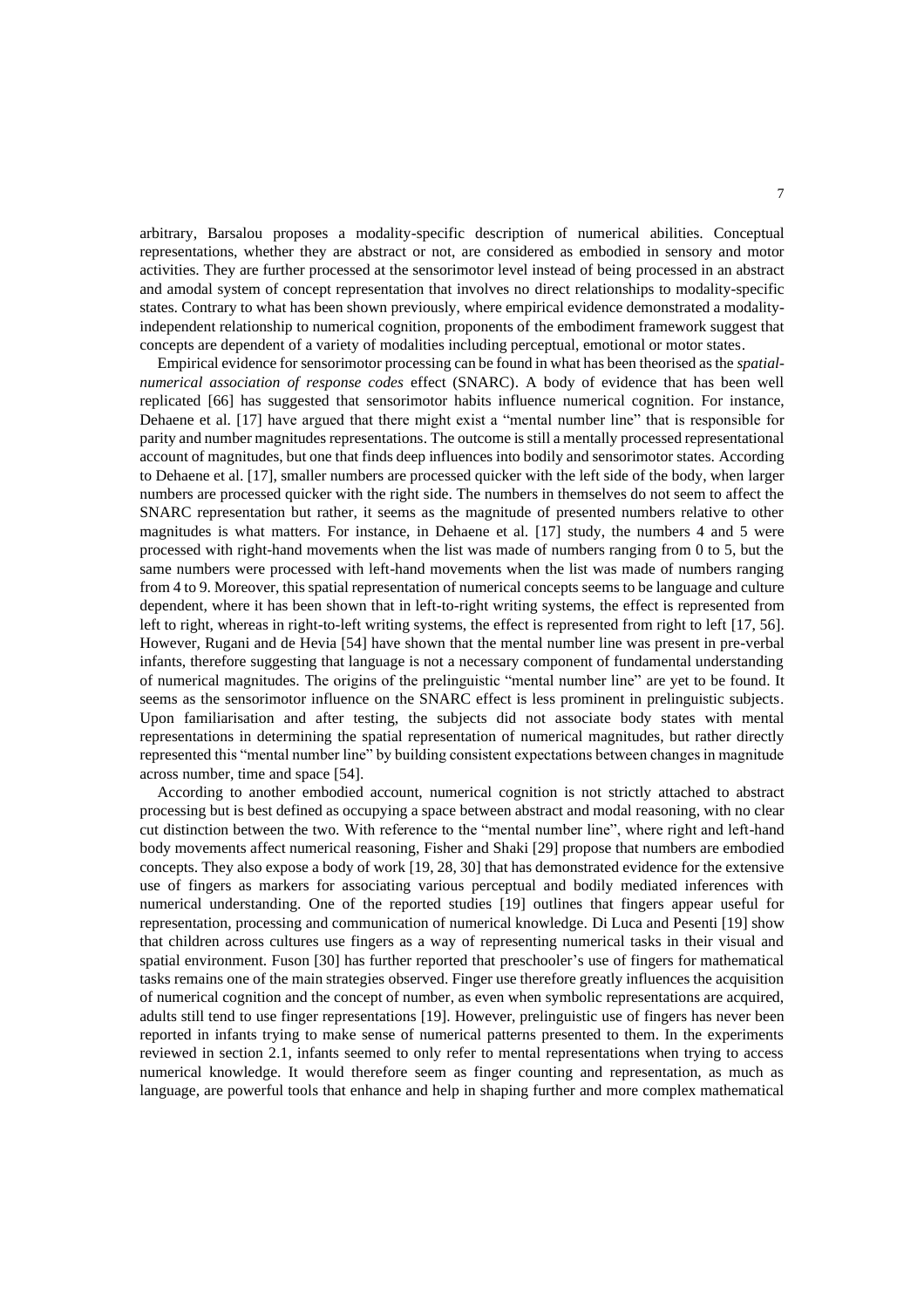reasoning, as well as help in acquiring the concept of number that, it has been argued, is not necessarily present even if evidence for numerical cognition is present [32].

Abstract numerical concepts therefore still pose a problem for embodied frameworks in that they appear to be devoid of a strong physically accessible reference, particularly in the early prelinguistic stages of development. Numbers cannot be reached or touched, and are as a result only accessed via thinking. It is unclear to which degree information from motor systems are involved in the acquisition of the meaning and understanding of numbers. Motor activity might only be involved in a limited degree and in an *a posteriori* relationship, where numerical cognition has, to some extent, already been acquired. It would appear as motor systems therefore influence numerical cognition as language does. Both provide tools for further learning mechanisms to take place, while the core components have already been learned.

Embodied cognition also suggests that over time, sensitivity to numerosities is described as predominantly mediated by visuospatial cues, where the constant interaction with these cues is essential to the development of more accurate representations [67]. The study of change over time in cognitive systems has been accounted for by applying the methods of dynamical systems to the study of various cognitive abilities such as language [15], perception [59] or action and motor activity [55, 59]. The dynamical organisation of numerical cognition can therefore be framed as a non-linear and ever evolving system [9]. The body, the environment and the nervous system are seen as one unique dynamical system and not as three distinctive systems however interdependent they may be [9]. Under this characterisation, numerical cognition is therefore described as an interaction between states that change over time. Complexity in numerical reasoning acquisition is framed as an emergent property that finds its roots in perpetual variations over time with outputs of the past connections feeding the following ones [67]. In distinguishing orders of magnitude and numerosities, Hope et al. [37] have shown that quantities are compared on the basis of changes in environmental stimulus. The perceived changes are accounted for by what is described as Weber's law, a hypothesis that applied to numerical cognition, allows to explain the variability of numerical perception with regard to changes in the environment by means of two distinct features [37]. While the *distance effect* explains why error increases in distinguishing magnitudes as the distance between these magnitudes shrinks, the *size effect* describes the increase of accuracy as the difference between magnitudes within a set increases. These are properties that have been identified in section 2.1 as core characteristics of the ANS. According to Zorzi and Testolin [67], it is believed that they are inherently dynamical properties as sensory experience constantly improves the accuracy of the ANS. Another account of variability over time has been put forward by Laski and Siegler [46]. Upon analysing the causal connections in magnitude discriminations and categorisations, they found that representations of magnitudes could benefit from children's subjectivity in categorising numbers. A causal relationship was identified between children's development of accurate linear representations of numbers, an ability that is believed to have an influence on further mathematical performance. The extraction of regularities across patterns is grouped under higher-order processing mediated by semantic knowledge acquisition [60]. Regularities are generalised to novel items, such that progressive alignments occur where small rates are associated by means of analogy to higher rates [57, 62]. Linear representations are therefore improved as children are exposed to variabilities in orders of magnitude, and learn to generalise over these previously acquired linearity scales [57, 62].

## **3 Beyond the Embodied-Representational Dichotomy**

We must recognise that when it comes to numerical cognition, embodied and representational accounts are not as separated as they might appear. Proponents of representational accounts have also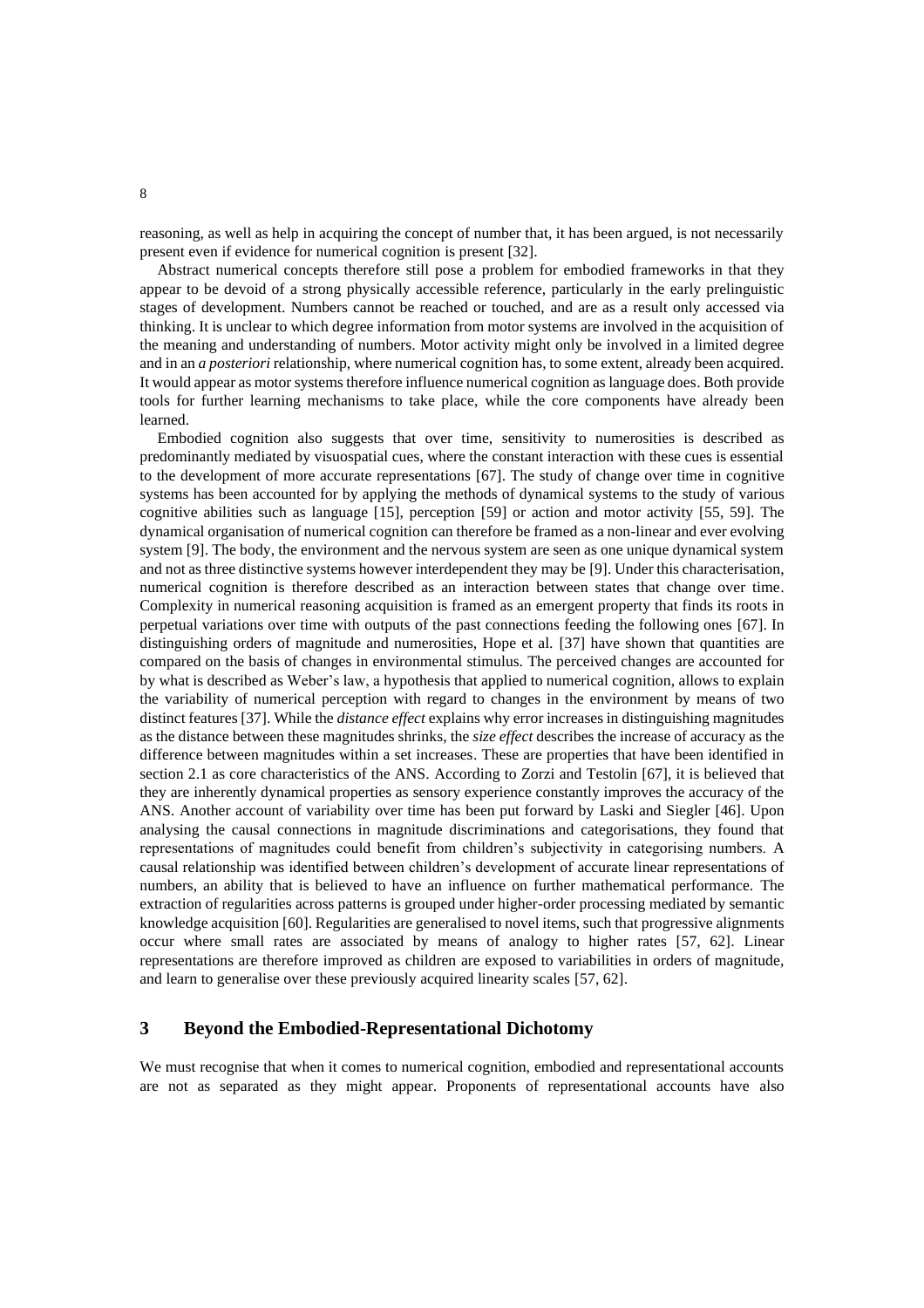demonstrated evidence for bodily and culturally influenced behaviours in distinguishing magnitudes [17, 56]. However, when it comes to determining the prelinguistic numerical abilities found in infants, it seems as a purely embodied approach is insufficient. The purely mental and abstract number sense might be further developed into a clear, accessible and symbolically-mediated number concept by means of finger representations [2, 24], but the initial prelinguistic numerical reasonings appear to be abstract and disembodied. Even if embodied actions might reinforce numerical cognition under diverse conditions, the early stages of numerical cognition seem to remain entirely abstract and amodal.

Perhaps the debate between representational and embodied scholars is bound by a vocabulary misunderstanding. There may be no such thing as representations, but the theoretical assumption of the cognitivist framework is also one that regards cognition as an information processing system. This claim is rejected by most embodied frameworks, who also seem to argue against the brain being the locus of cognition [50]. However, it does not seem as proponents of the representational theory would deny the fact that humans are embedded in an interconnected feedback loop between the environment, the limbs and the brain, as has been demonstrated with the SNARC effect. Bodily states can influence and affect representational patterns. Bodily preferences and influences on number reasoning can modify information processing states such that individuals with different right-left body biases will result in different reasoning strategies for dealing with numbers.

However, what representational and embodied accounts seem to have in common is that, contrary to most mathematicians who would hold a platonic view of mathematics, where numbers exist on their own and are to be found somewhere in the world, they hold that mathematics is a product of human cognitive abilities and are therefore to be regarded, studied and understood under those conditions. What distinguishes both fields is how to study the cognitive apparatus and what frameworks we can develop to explain the emergence of numerical cognition. Proponents of the embodied approach stand against the representational and computer metaphor by rejecting information processing. They argue that the brain cannot be compared to a computer, even on a metaphorical standpoint, and that the brain is not the locus of cognition or at least not the only one. Yet, they do not seem to offer a genuine replacement to computational cognitive sciences [50]. The debate between both frameworks is however fruitful in that it allows for the clarification of what is meant by representations and concepts, and more fundamentally, of what cognitive systems are at the higher-level.

Theoretical frameworks are to some extent similar to models in that they try to account for the totality of human behaviours but in the process may only account for a portion of reality. Frameworks must be combined and overcome to be able to account for the diversity of cognitive systems and subsequent functions. For instance, the "triple-code theory" proposed by Dehaene [18] assumes that some numerical representations are driven by symbolic contextual information, such as visual and auditory stimuli triggered by verbal counting or Arabic numerals mapping. At the same time, the model presupposes the existence of a modality-independent and thus abstract "number sense" used to map semantic numerical knowledge such as orders of magnitudes and numerosities. Some features of numerical cognition are still in discussion, and the relationship between sensorimotor activity and abstract processing is far more complex than can be accounted for by each individual finding. As much as prelinguistic concepts might be present at the very early stages of development, it is the further grounding by a great amount of learning mechanisms that reinforces these concepts and provide foundations for further cognitive development. Embodied and representational accounts therefore appear to be inseparable, and both seem valuable albeit at different stages of investigation and under varied empirical assumptions.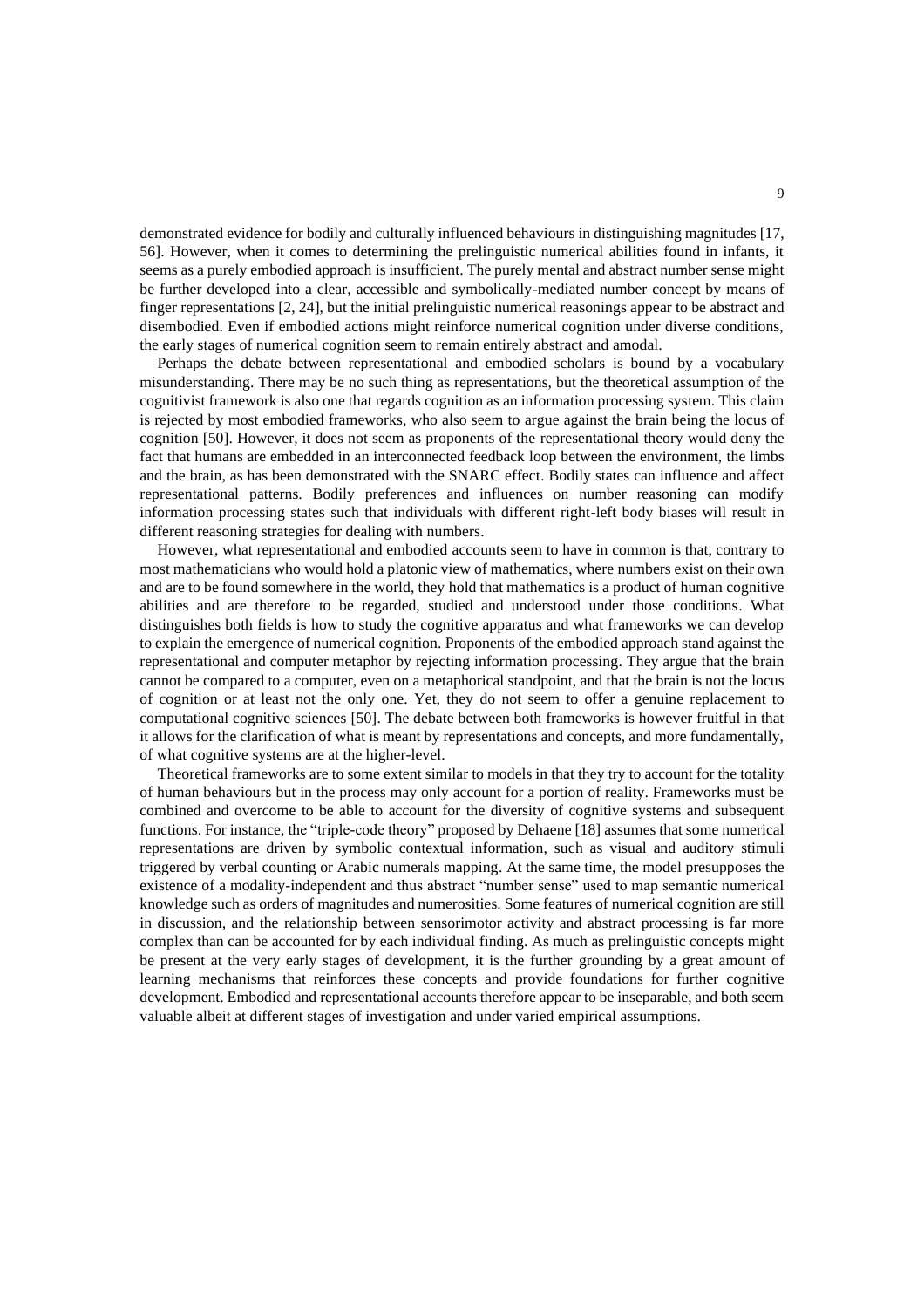### **References**

- 1. Adam, H., Galinsky, A.D.: Enclothed cognition. Journal of experimental social psychology. 48, 4, 918–925 (2012).
- 2. Andres, M. et al.: Finger counting: The missing tool? Behavioral and Brain Sciences. 31, 6, 642–643 (2008).
- 3. Barsalou, L.W.: Abstraction in perceptual symbol systems. Philosophical Transactions of the Royal Society of London. Series B: Biological Sciences. 358, 1435, 1177–1187 (2003). doi: 10.1098/rstb.2003.1319.
- 4. Barsalou, L.W.: Grounded cognition. Annu. Rev. Psychol. 59, 617–645 (2008).
- 5. Barsalou, L.W. et al.: Grounding conceptual knowledge in modality-specific systems. Trends in Cognitive Sciences. 7, 2, 84–91 (2003). doi: 10.1016/S1364-6613(02)00029-3.
- 6. Barsalou, L.W.: Simulation, situated conceptualization, and prediction. Philosophical Transactions of the Royal Society B: Biological Sciences. 364, 1521, 1281–1289 (2009).
- 7. Barsalou, L.W., Wiemer-Hastings, K.: Situating abstract concepts. Grounding cognition: The role of perception and action in memory, language, and thought. 129–163 (2005).
- 8. Barth, H. et al.: Abstract number and arithmetic in preschool children. Proceedings of the National Academy of Sciences. 102, 39, 14116–14121 (2005). doi: 10.1073/pnas.0505512102.
- 9. Beer, R.D.: Dynamical approaches to cognitive science. Trends in Cognitive Sciences. 4, 3, 91–99 (2000). doi: 10.1016/S1364-6613(99)01440-0.
- 10. Brannon, E.M. et al.: The development of area discrimination and its implications for number representation in infancy. Developmental Sci. 9, 6, F59–F64 (2006). doi: 10.1111/j.1467-7687.2006.00530.x.
- 11. Brannon, E.M.: The development of ordinal numerical knowledge in infancy. Cognition. 83, 3, 223–240 (2002).
- 12. Clarke, S., Beck, J.: The Number Sense Represents (Rational) Numbers. Behav Brain Sci. 1–57 (2021). doi: 10.1017/S0140525X21000571.
- 13. Cordes, S. et al.: Variability signatures distinguish verbal from nonverbal counting for both large and small numbers. Psychonomic Bulletin & Review. 8, 4, 698–707 (2001). doi: 10.3758/BF03196206.
- 14. Davidsson, P.: A Framework for Organization and Representation of Concept Knowledge in Autonomous Agents. (1994).
- 15. De Bot, K. et al.: A Dynamic Systems Theory approach to second language acquisition. Bilingualism. 10, 01, 7 (2007). doi: 10.1017/S1366728906002732.
- 16. Dehaene, S. et al.: Log or Linear? Distinct Intuitions of the Number Scale in Western and Amazonian Indigene Cultures. Science. 320, 5880, 1217–1220 (2008). doi: 10.1126/science.1156540.
- 17. Dehaene, S. et al.: The mental representation of parity and number magnitude. Journal of experimental psychology: General. 122, 3, 371 (1993).
- 18. Dehaene, S.: Varieties of numerical abilities. Cognition. 44, 1–2, 1–42 (1992).
- 19. Di Luca, S., Pesenti, M.: Finger numeral representations: more than just another symbolic code. Frontiers in Psychology. 2, 272 (2011).
- 20. Dolan, R.J., Dayan, P.: Goals and Habits in the Brain. Neuron. 80, 2, 312–325 (2013). doi: 10.1016/j.neuron.2013.09.007.
- 21. Dove, G.: Language as a disruptive technology: abstract concepts, embodiment and the flexible mind. Philosophical Transactions of the Royal Society B: Biological Sciences. 373, 1752, 20170135 (2018).
- 22. Edelman, S.: The minority report: some common assumptions to reconsider in the modelling of the brain and behaviour. Journal of Experimental & Theoretical Artificial Intelligence. 28, 4, 751–776 (2016).
- 23. Eerland, A. et al.: Leaning to the left makes the Eiffel Tower seem smaller: posture-modulated estimation. Psychological Science. 22, 12, 1511–1514 (2011).
- 24. Fayol, M., Seron, X.: About numerical representations: Insights from neuropsychological, experimental, and developmental studies. (2005).
- 25. Feigenson, L. et al.: Core systems of number. Trends in Cognitive Sciences. 8, 7, 307–314 (2004). doi: 10.1016/j.tics.2004.05.002.
- 26. Feigenson, L.: The equality of quantity. Trends in cognitive sciences. 11, 5, 185–187 (2007).
- 27. Ferrigno, S. et al.: Universal and uniquely human factors in spontaneous number perception. Nat Commun. 8, 1, 13968 (2017). doi: 10.1038/ncomms13968.

#### 10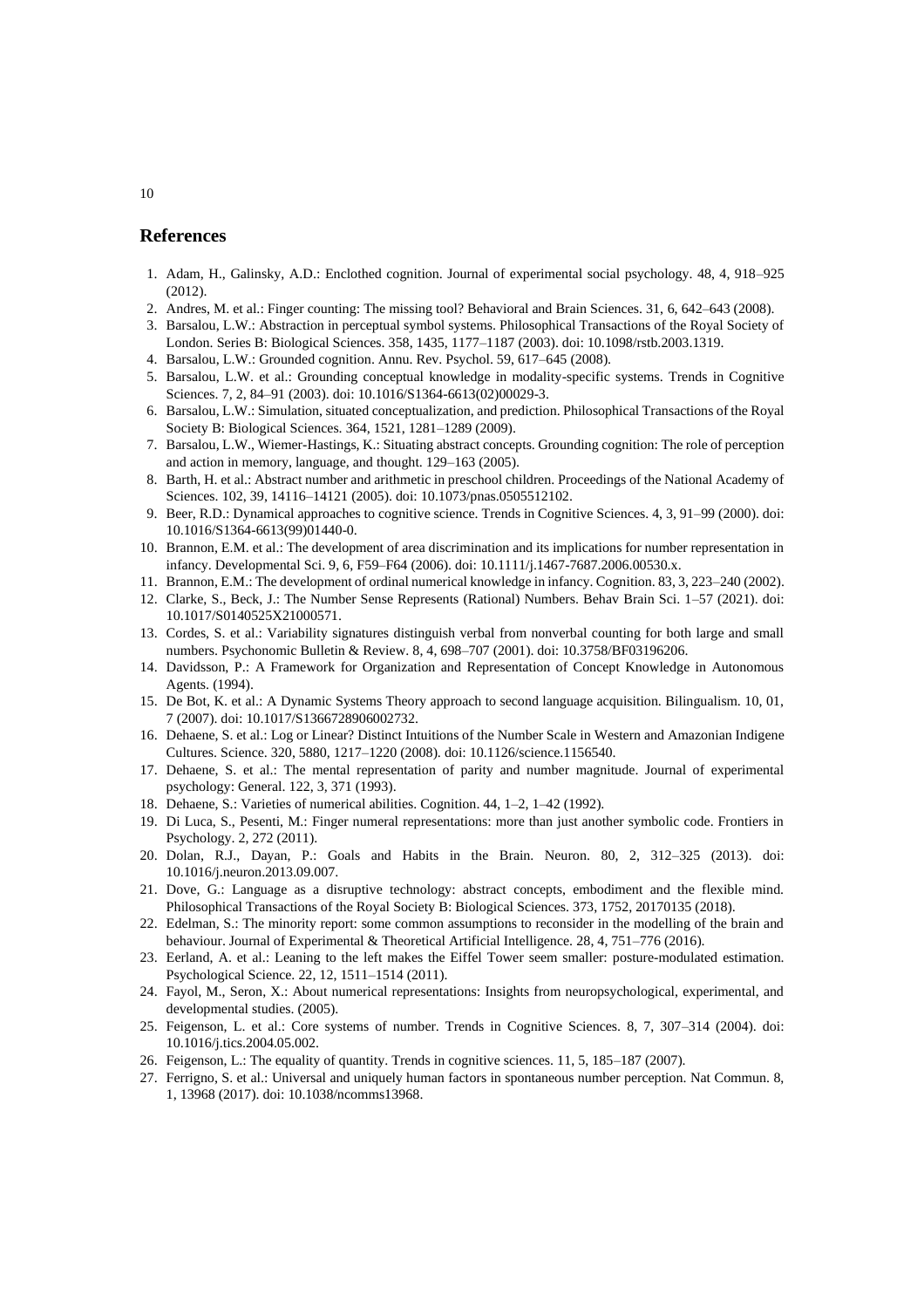- 28. Fischer, M.H.: Finger counting habits modulate spatial-numerical associations. cortex. 44, 4, 386–392 (2008).
- 29. Fischer, M.H., Shaki, S.: Number concepts: abstract and embodied. Philosophical Transactions of the Royal Society B: Biological Sciences. 373, 1752, 20170125 (2018). doi: 10.1098/rstb.2017.0125.
- 30. Fuson, K.C.: Children's counting and concepts of number. Springer Science & Business Media (1987).
- 31. Gallistel, C.R.: Prelinguistic Thought. Language Learning and Development. 7, 4, 253–262 (2011). doi: 10.1080/15475441.2011.578548.
- 32. Gallistel, C.R., Gelman, R.: Preverbal and verbal counting and computation. Cognition. 44, 1–2, 43–74 (1992). doi: 10.1016/0010-0277(92)90050-R.
- 33. Gelman, R., Gallistel, C.R.: Language and the origin of numerical concepts. Science. 306, 5695, 441–443 (2004). doi: 10.1126/science.1105144.
- 34. Gibbs Jr, R.W.: Figurative thought and figurative language. (1994).
- 35. Gibson, J.J.: The ecological approach to visual perception: classic edition. Psychology Press (2014).
- 36. Haun, D.B.M. et al.: Origins of Spatial, Temporal, and Numerical Cognition. In: Space, Time and Number in the Brain. pp. 191–206 Elsevier (2011). doi: 10.1016/B978-0-12-385948-8.00013-X.
- 37. Hope, T. et al.: Through Neural Stimulation to Behavior Manipulation: A Novel Method for Analyzing Dynamical Cognitive Models. Cognitive Science. 34, 3, 406–433 (2010). doi: 10.1111/j.1551- 6709.2009.01079.x.
- 38. Horsten, L.: Philosophy of Mathematics. In: Zalta, E.N. (ed.) The Stanford Encyclopedia of Philosophy. Metaphysics Research Lab, Stanford University (2019).
- 39. Izard, V. et al.: Newborn infants perceive abstract numbers. Proceedings of the National Academy of Sciences. 106, 25, 10382–10385 (2009). doi: 10.1073/pnas.0812142106.
- 40. Kövecses, Z.: Cognitive-linguistic comments on metaphor identification. Language and Literature. 11, 1, 74– 78 (2002).
- 41. Lake, B.M. et al.: Building machines that learn and think like people. Behavioral and brain sciences. 40, (2017).
- 42. Lake, B.M. et al.: Human-level concept learning through probabilistic program induction. Science. 350, 6266, 1332–1338 (2015).
- 43. Lakoff, G.: The contemporary theory of metaphor. (1993).
- 44. Lakoff, G., Johnson, M.: Conceptual metaphor in everyday language. The journal of Philosophy. 77, 8, 453– 486 (1980).
- 45. Lakoff, G., Núñez, R.: Where mathematics comes from. New York: Basic Books (2000).
- 46. Laski, E.V., Siegler, R.S.: Is 27 a Big Number? Correlational and Causal Connections Among Numerical Categorization, Number Line Estimation, and Numerical Magnitude Comparison. Child Development. 78, 6, 1723–1743 (2007). doi: 10.1111/j.1467-8624.2007.01087.x.
- 47. Mace, W.M.: James J. Gibson's strategy for perceiving: Ask not what's inside your head, but what's your head inside of. Perceiving, acting, and knowing: Towards an ecological psychology. (1977).
- 48. Medin, D.L., Schaffer, M.M.: Context theory of classification learning. Psychological review. 85, 3, 207 (1978).
- 49. Medin, D.L., Smith, E.E.: Strategies and classification learning. Journal of Experimental Psychology: Human Learning & Memory. 7, 4, 241–253 (1981). doi: 10.1037/0278-7393.7.4.241.
- 50. Miłkowski, M.: Why think that the brain is not a computer? APA Newsletter on Philosophy and Computers. 16, 2, (2016).
- 51. Nosofsky, R.M.: Attention, similarity, and the identification–categorization relationship. Journal of experimental psychology: General. 115, 1, 39 (1986).
- 52. Radford, L.: Why do gestures matter? Sensuous cognition and the palpability of mathematical meanings. Educational studies in mathematics. 70, 2, 111–126 (2009).
- 53. Rotman, B.: Becoming beside ourselves. Duke University Press (2008).
- 54. Rugani, R., de Hevia, M.-D.: Number-space associations without language: Evidence from preverbal human infants and non-human animal species. Psychon Bull Rev. 24, 2, 352–369 (2017).
- 55. Schöner, G. et al.: Dynamics of behavior: Theory and applications for autonomous robot architectures. Robotics and Autonomous Systems. 16, 213–245 (1995). doi: 10.1016/0921-8890(95)00049-6.
- 56. Shaki, S. et al.: Reading habits for both words and numbers contribute to the SNARC effect. Psychonomic bulletin & review. 16, 2, 328–331 (2009).